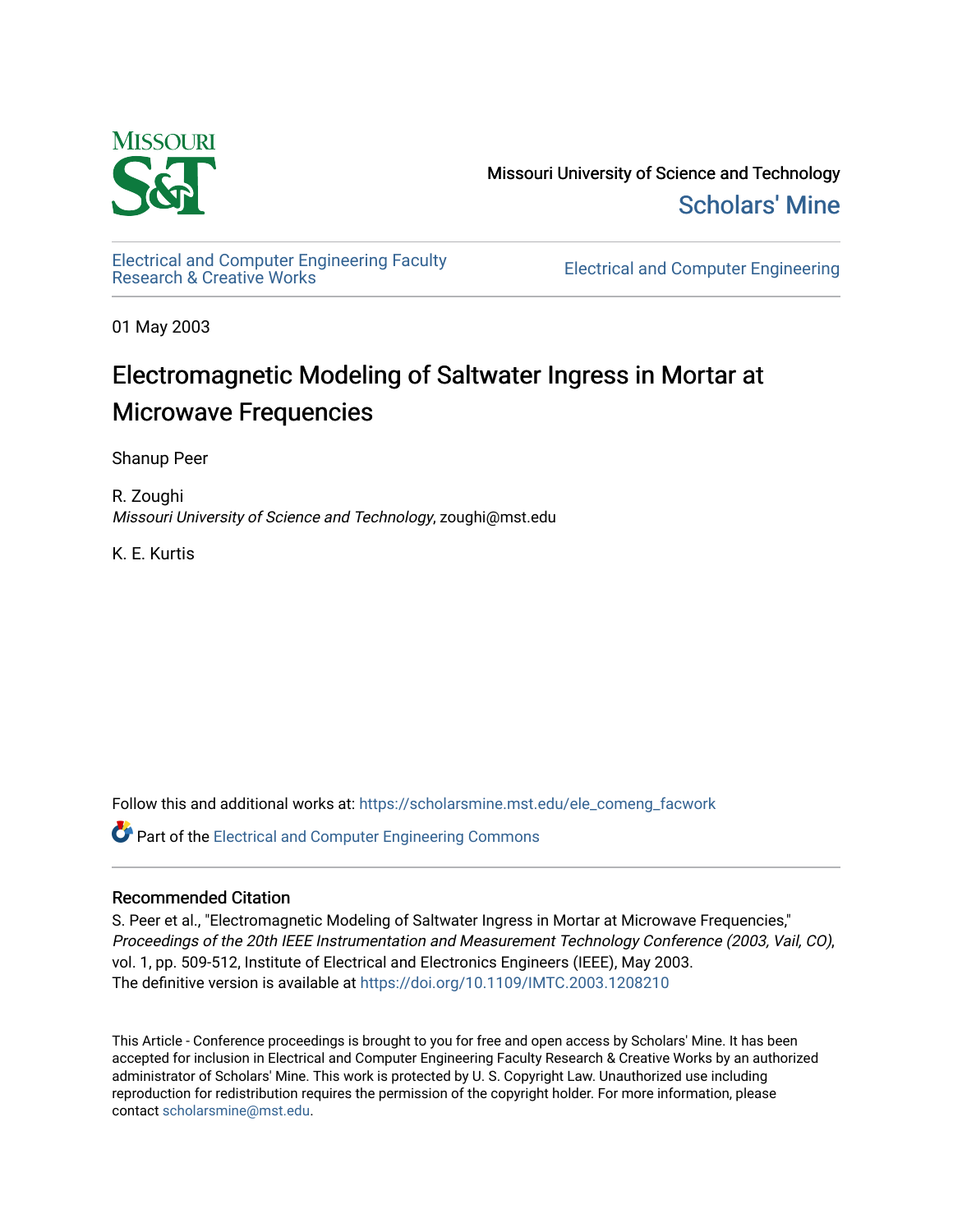# **Electromagnetic Modeling of Saltwater Ingress in Mortar at Microwave Frequencies**

 $S$ . **Peer<sup>1</sup>**, **R.** Zoughi<sup>1</sup> and **K**. **E. Kurtis**<sup>2</sup>

<sup>1</sup>Applied Microwave Nondestructive Testing Laboratory (amntl), Electrical and Computer Engineering Department, University of Missouri-Rolla, Rolla, MO 65409, USA. **[http://www.ece.umr.edu/amnt](http://www.ece.umr.edu/amntl)l**  2School of Civil and Environmental Engineering, Georgia Institute of Technology, 790 Atlantic Drive, Atlanta, GA

30332-0355, USA

*Absrrafr* - *Corrosion of reinforcing steel is a major cause of damage and deterioration in reinforced concrete structures. Therefore, as the presence of a suficient concentration of chloride ions can lead to the onset of corrosion in embedded steel, it is of utmost importance to be able to determine thefree salt content and its distribution in these materials. Moreover, it is important to obtain this information nondestructively. Previous investigations* have shown the capability of near-field microwave nondestructive *evaluation methob, using open-ended rectangular woveguide probes, to evaluate many important properlies of cement-based materials. In this invedigation, the temporal microwave reflection properties of a mortar cube, subjected to cycles of wetting in a saltwater bath with a salini@ of 2.8% and drying were measured at 3 GHz and 10 GHz using open-ended rectangular waveguides for several cycles, each lasting about* **35** *days, A semi-empirical electromagnetic model was then devehped, representing the cube*  **as** *a stratijied structure with a dielectric constant profile to simulate the measured reflection properlies The issue of representing II continuous media as a stratified structure was also explored The simulated and the measured results at both frequencies, and for all cycles were in good agreement Subsequently, the volumetric free salt distribution, left in the cube, was also calculated This paperpresents a brief description of the model and its results at 3 GHz for the first cycle.* 

# I. INTRODUCTION

Presence of free chloride ions in concrete is one of the major causes of steel corrosion in reinforced concrete structures. When steel is encased in concrete, a protective passive film forms on the steel surface due to the high pH of the concrete. This film protects the steel from corrosion. However, the presence of a sufficient concentration of chloride ions near the steel in reinforced concrete can cause this protective film to be destroyed. When moisture and oxygen are present in the concrete, the steel will corrode through an electrochemical process **[l].** Chloride ions exist in concrete in two forms - bound and free. Only the free chloride ions, those dissolved in the pore solution, participate in the corrosion process.

The development of a reliable test method for *in-situ*  measurement of the chloride ion penetration in in-service concrete would be invaluable to the concrete and construction industry. Near-field microwave nondestructive techniques have been used to interrogate a wide variety of cement-based materials for their important physical and structural properties [2-31. This paper outlines the development of a semi-empirical electromagnetic model that can be employed to simulate the microwave reflection properties of a mortar cube cyclically exposed to salt solution with a salinity of 2.8  $\%$  .

#### **11.** EXPERIMENTAL APPROACH

An 8"x 8" **x** 8" mortar cube having a water-to-cement ratio *(w/c)* of 0.50 and sand-to-cement ratio **(s/c)** of *2.5* was prepared and cured for X days. Subsequently, it was soaked in a NaCl solution with a salinity of 2.8% for 24 hours. Subsequent to removing from the bath, the microwave reflection properties of the cube at two different frequency bands (S-band and X-band) were measured on a daily basis for the next **35** days using open-ended rectangular waveguide probes, in conjunction with an HP85IOC vector network **analyzer.** This procedure was repeated for three such soaking and measurement cycles. Concurrently, the mass of the cube was measured daily to be used as physical data to be incorporated into an electromagnetic model. The measured results and the modeling analyses were performed for two specific frequencies of **3** GHz (S-band) and 10 **GHz** (Xband), representing each frequency band.

## **111.** EXPERIMENTAL RESULTS

[Figure](#page-2-0) 1 shows the measured reflection properties of the cube at 3 **GHz.** The results indicate that the magnitude of reflection properties gradually decreases while the phase of reflection coefficient increases as a function of days. This behavior is primarily as a result of evaporation *of* water from the cube. A complete discussion of the experimental results is given in reference [4]. However, one important aspect regarding the reflection properties is a distinct dip occurs in the phase of reflection coefficient during the first few days of the cycle, while the measured phases gradually increases **as** a function of days beyond this point. The gradual increase (after the first few days) could be primarily attributed to the evaporation of water. However, the dip is indicative of an additional phenomenon that is occurring within the cube and as will be proposed later, may relate to the movement **of**  saltwater within it.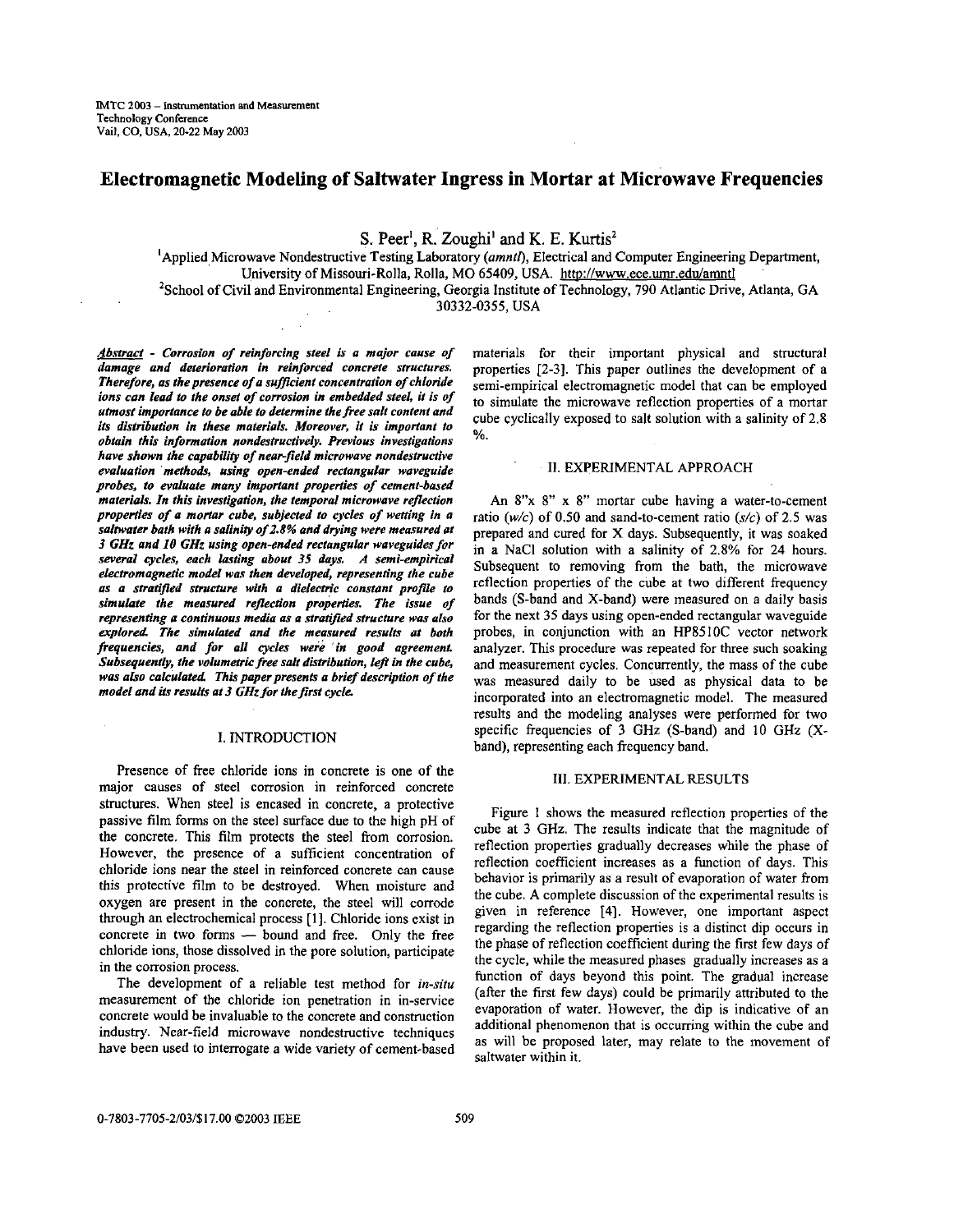<span id="page-2-0"></span>

**Fig. 1.** Reflection **propenies** at **4** *GHz,* **(a) magnitude and** (b) **phase.** 

#### 1V.MODELING PROCEDURE

The reflection properties of the mortar cube are the result of various phenomena that occur within it. (Due to the age of the cube, cement hydration can be largely neglected and analysis can focus on the effect of the environmental exposure). To obtain a clear understanding about these phenomena, a modeling process was initiated. The primary requirement for the development of such a model is the conceptualization of the temporal state of the cubes as well as the various changes that occur within it. As water evaporates **from** the cube, it results in a non-uniform distribution of saltwater within the cube. Although this distribution is continuous, for modeling purposes the mortar cube can be analyzed as a collection of discrete layers. The representation **of** a continuous media as discrete layers can be justified through a sensitivity analysis of the model for various thicknesses.

As water evaporates from the cube and various salts reach their saturation concentration in localized regions within the sample, salt crystals precipitate out in the preexisting pores and cracks in the mortar. Thus, the soaked mortar cube can be represented as a multi-phase dielectric mixture, where the host material comprises of hardened cement paste and sand while pore solution (with increasing salinity), salt crystals and air (pores and cracks) constitute the inclusions. In addition, existing products of cement hydration may chemically combine with the ingressing salt, binding it, and forming new products. It has been shown that the water content distribution within a mortar cube can be represented with Rayleigh-like distribution functions *[5].* Equation (1) shows the distribution function that represents the distribution of soluble salt (ingressing into the cube from the saltwater bath) within the cube as a function of days. The only physical data that is utilized by the model **is** the daily mass of the cube, where the integral of the distribution for any day should be equal to the mass **of** the cube for that day. However, the parameters of the distribution that determine its shape have to be determined from a trial and error process. Based on this

$$
SH2(i) = k_i \left[ \frac{i}{k_i} \right]^n e^{-k_i \left( \frac{i}{k_i} \right)^n}
$$
 (gnd nm) (1)

distribution, the effective dielectric properties of each layer could then be calculated by using a multi-phase dielectric mixing formula **[6].** The factors that serve **as** input to the dielectric mixing formula are the dielectric properties **of** each of the phases (both host and inclusion) as well as their respective volume fractions. In the context **of** the modeling process the volume fractions of hardened cement paste and sand remain fixed while that of air varies due to the inclusions replacing it, **as** a function of days. The effective dielectric properties of each layer for the entire cycle was calculated after taking into account the conductivity of each layer **[7].** It should be noted that the conductivity **(for** any day) varies from layer to layer owing to the presence of varying amounts of salt dissolved in the pore solution and the varying amounts **of** salt precipitated in the pores, as is suggested by the saltwater distribution within the cube. **In**  addition to the free salt (present both dissolved in solution and as salt crystals), it is also proposed that with the passage of days, the presence of bound salt becomes significant enough to be considered in the model. **In** the context of the modeling process, **it** is proposed that the effect of bound salt be treated *so* as to cause a decrease in the volume content *of*  the free salt, thereby causing a corresponding decrease in the conductivity. Although the presence of bound salt has not been explicitly represented in the model, its effect has been considered **(as** will be discussed later). Thus, the conductivity of each layer was first calculated based **on** the amount of free salt present in that particular layer after which, the dielectric mixing formula was invoked to calculate the effective dielectric properties. Subsequently, a multi-layered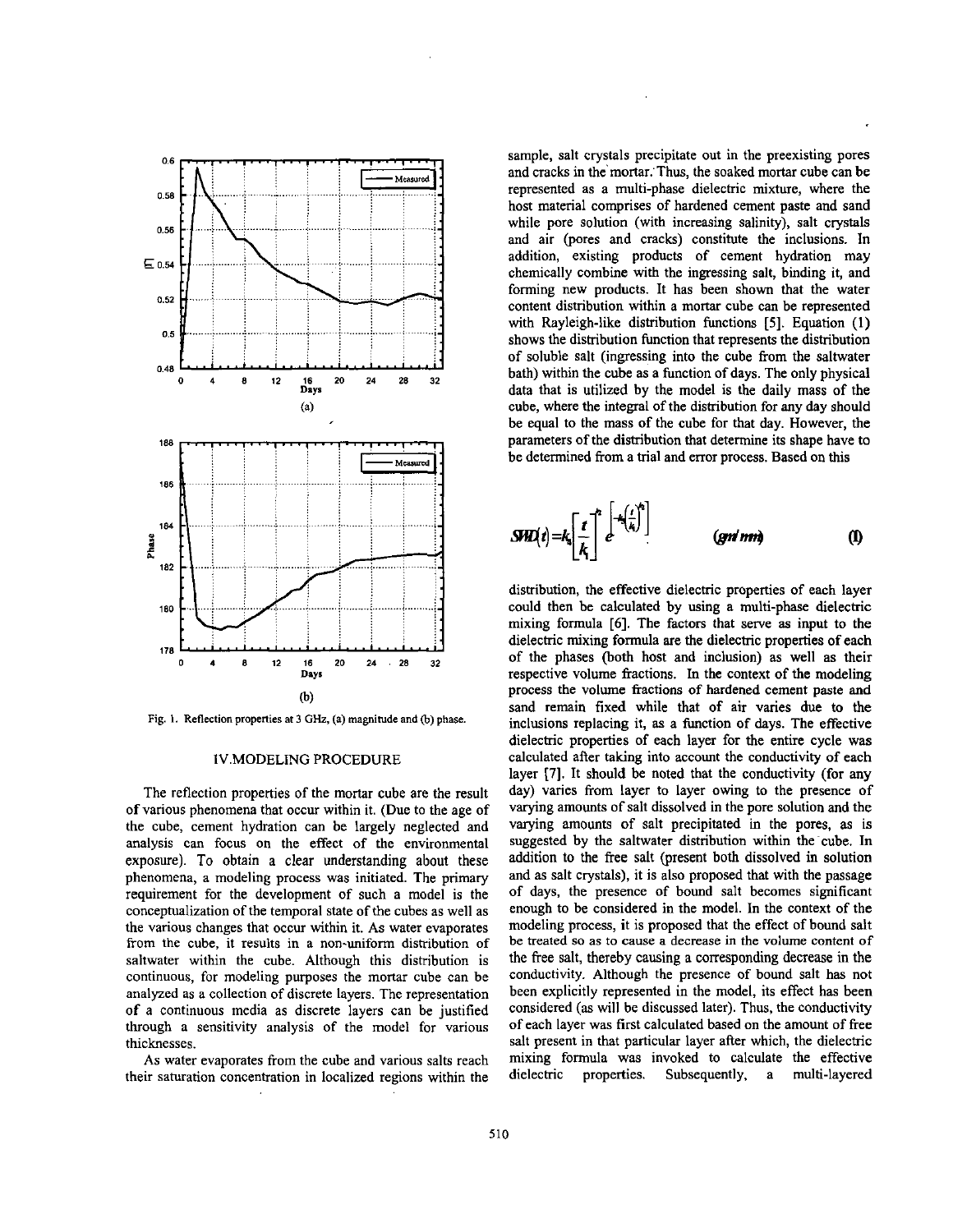formulation was employed to simulate the reflection properties of the cube for each day of the cycle **[9].** 

# V. **MODELING** RESULTS

Figure **2** shows the simulation results obtained from the model at S-band **(3** GHz) for several cases of thickness of each layer. The results indicate that for the cases where the thickness of each layer is less than **2** nun, there **is** no appreciable change in tbe simulation results. It can therefore be assumed that if the thickness of the layers **is** small enough, there would be negligible difference between the continuous and discrete case and hence a discrete case would suffice for modeling purposes. In the present model, the thickness of each layer was maintained as 1 mm. The results also show very good agreement between the simulated and measured



Fig. **2.** Simulation results at 3 **GHz.** (a) magnitude and **(b)** phase.

reflection properties, for smaller thickness of the layers. Similar **results** were obtained for cycles **2** and **3.** 

Figure **3** shows the free salt distribution for several days of cycle 1 obtained from the modeling process. The results show several important phenomena. The **first** measurement, corresponding to day one **is** made **24** hours afier removing the cube from the saltwater bath. During this time, it is expected



**Fig 4. Crystalline salt Distribution.** 

that any water immediately at the surface has evaporated. The curves representing the free salt distribution indicate this phenomenon. Additionally, they also show that the free salt distribution rapidly increases as a function of distance into the cube. **A** comparison of the distribution curves shows that as the days progress there **is** a variation in (a) general shape of the distribution and (b) position at which the peak content of salt occurs. It was this dynamic nature of the distribution curves that allowed the model to accurately simulate the dip in the phase of reflection properties. Once taken out of the bath, water evaporates from the cube. As the evaporation process continues, the salinity of the solution left behind in the cube increases. After reaching a certain salinity level, the